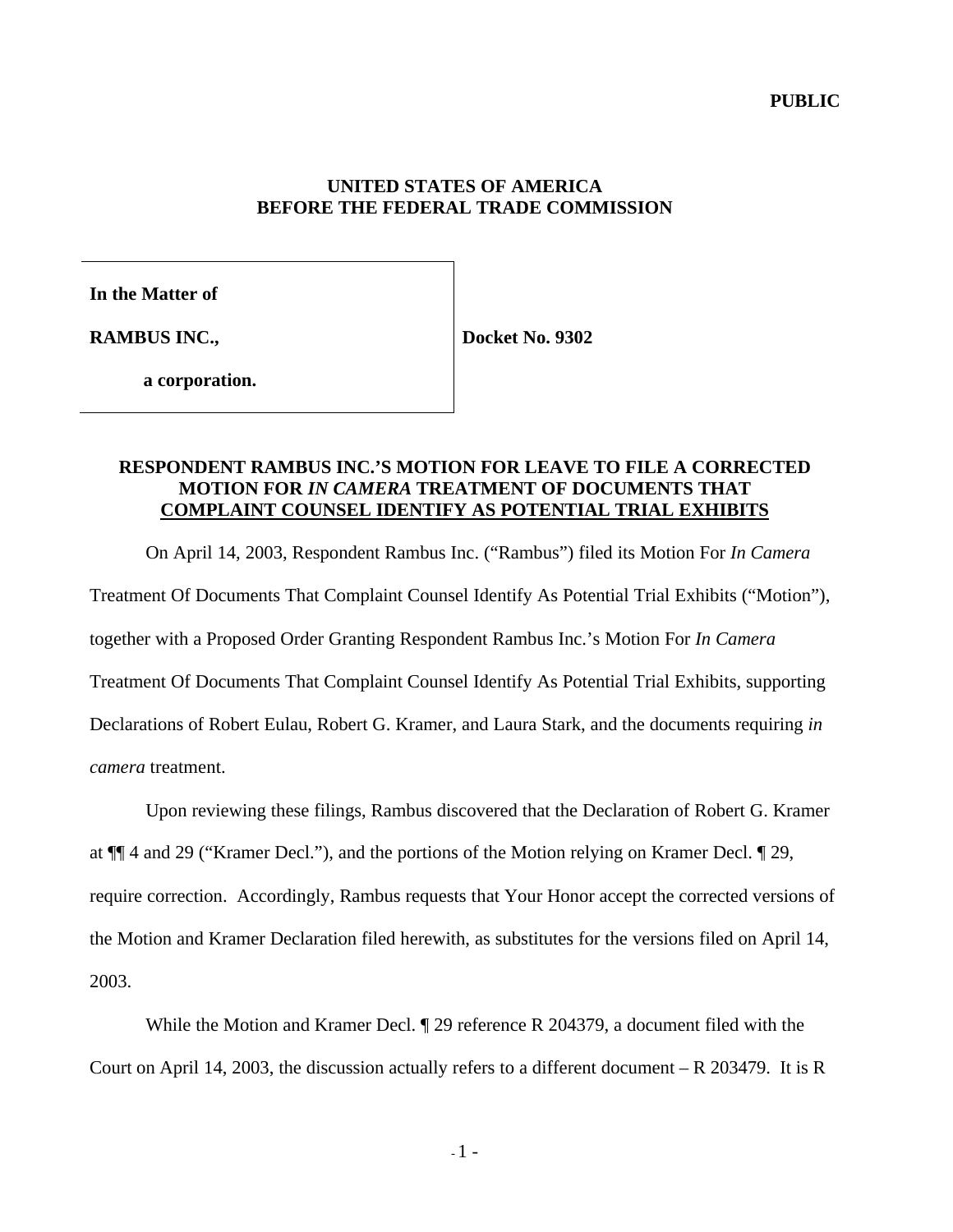204379 that requires *in camera* treatment should Complaint Counsel attempt to offer the document into evidence. The document that Mr. Kramer reviewed, R 203479, is a privileged document that was inadvertently produced. Instead of seeking *in camera* treatment for R 203479, Rambus seeks to have that document returned by Complaint Counsel.

In light of this error, Rambus respectfully seeks leave under Commission Rules of Practice 3.15(b) and 3.22, 16 C.F.R. §§ 3.15(b) and 3.22, to file the attached Corrected Motion For *In Camera* Treatment Of Documents That Complaint Counsel Identify As Potential Trial Exhibits ("Corrected Motion"), with a Proposed Order Granting the Corrected Motion, and a Corrected Declaration of Robert G. Kramer ("Corrected Declaration").

The first paragraph of page 21 in the Corrected Motion revises the first paragraph of page 21 in the Motion to reflect the contents of R 204379 instead of R 203479. The entry for R 204379 at page 14 of Appendix A is changed to reflect the confidential information contained in R 204379 rather than R 203479. Finally, paragraphs 4 and 29 of the Declaration of Robert G. Kramer are changed to reflect the contents of R 204379 instead of R 203479.

///

///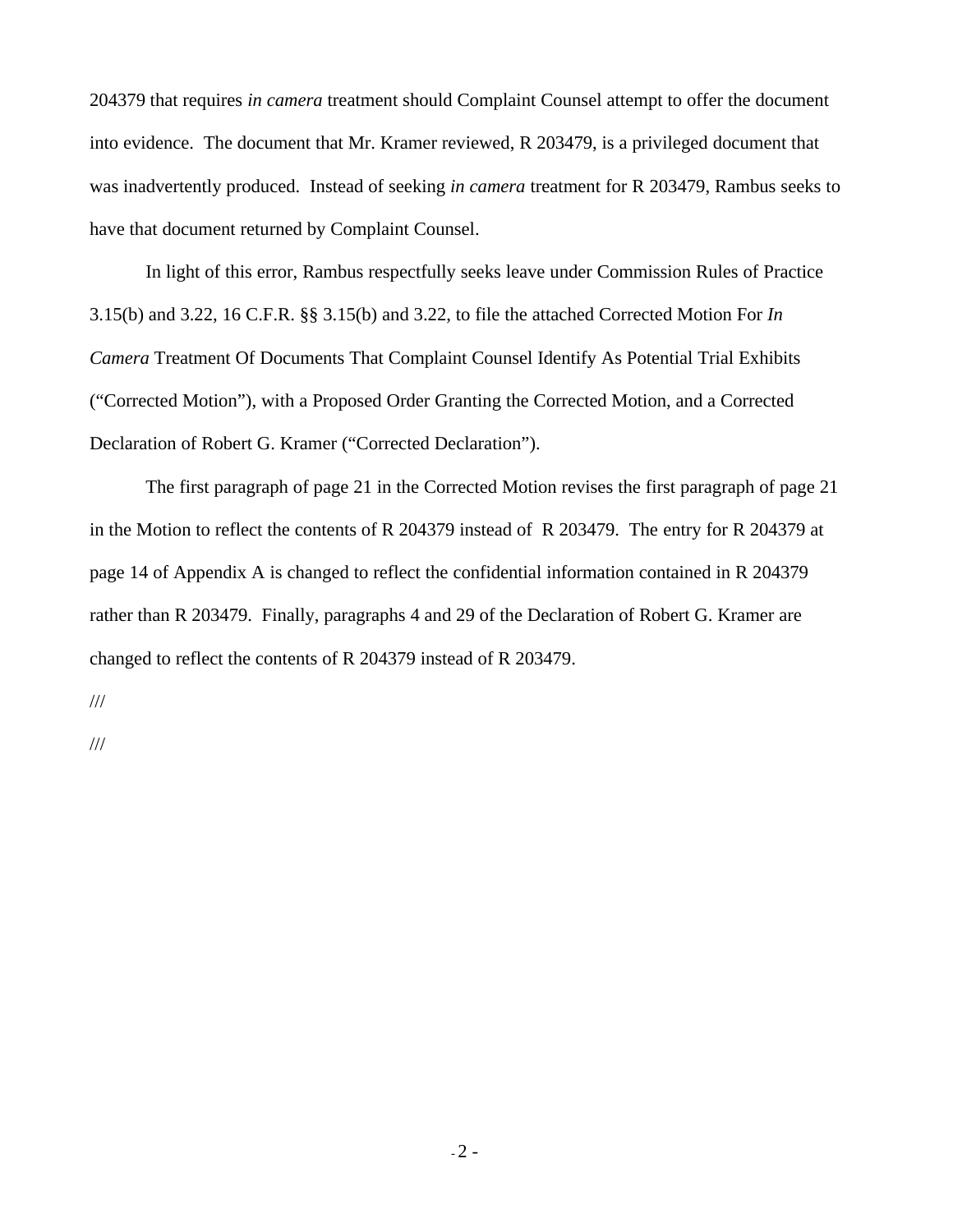l

Gregory P. Stone Steven M. Perry Peter A. Detre Sean P. Gates MUNGER, TOLLES & OLSON LLP 355 South Grand Avenue, 35th Floor Los Angeles, California 90071 (213) 683-9100 (213) 687-3702 (facsimile)

A. Douglas Melamed IJay Palansky Kenneth A. Bamberger WILMER, CUTLER & PICKERING 2445 M Street, N.W. Washington, D.C. 20037 (202) 663-6000

Sean C. Cunningham John M. Guaragna Gray, Cary, Ware & Freidenrich LLP 401 "B" Street, Suite 2000 San Diego, California 92101 (619) 699-2700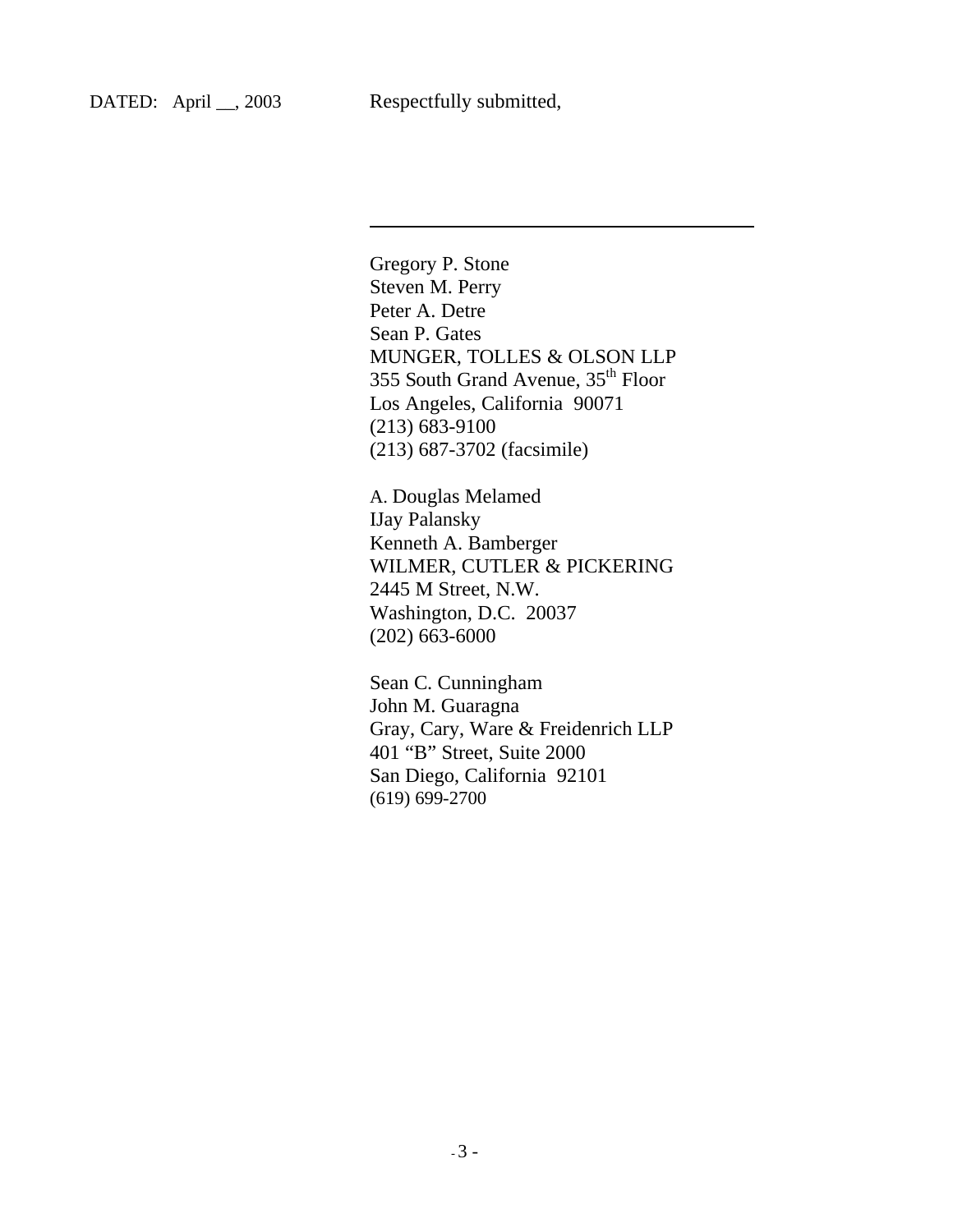**PUBLIC** 

## **UNITED STATES OF AMERICA BEFORE THE FEDERAL TRADE COMMISSION**

**In the Matter of**

**RAMBUS INC.,**

**Docket No. 9302**

**a corporation.**

## **PROPOSED ORDER GRANTING RESPONDENT RAMBUS INC.'S MOTION FOR LEAVE TO FILE A CORRECTED MOTION FOR** *IN CAMERA* **TREATMENT OF DOCUMENTS THAT \_\_\_\_COMPLAINT COUNSEL IDENTIFY AS POTENTIAL TRIAL EXHIBITS\_\_\_\_\_**

Having reviewed all papers filed with this motion, the Court hereby GRANTS

Respondent Rambus's Motion For Leave To File A Corrected Motion for *In Camera* Treatment

of Documents That Complaint Counsel Identify As Potential Trial Exhibits.

Accordingly, IT IS HEREBY ORDERED that Respondent Rambus Inc.'s Corrected

Motion for *In Camera* Treatment of Documents That Complaint Counsel Identify As Potential

Trial Exhibits and the Corrected Declaration of Robert G. Kramer, and all attachments thereto,

shall be filed.

Date:\_\_\_\_\_\_\_\_\_\_\_\_\_ \_\_\_\_\_\_\_\_\_\_\_\_\_\_\_\_\_\_\_\_\_\_\_\_

Stephen J. McGuire Chief Administrative Law Judge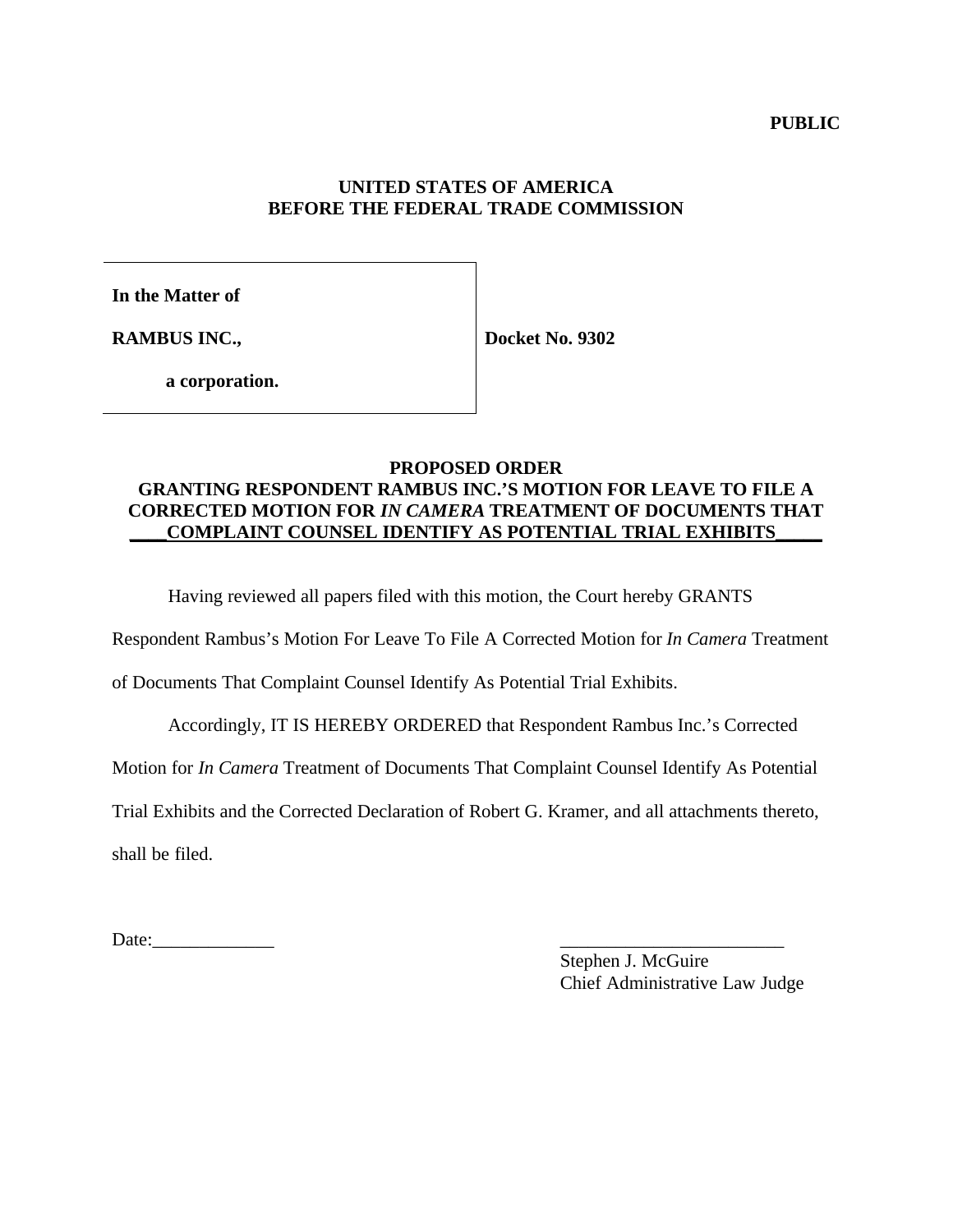## UNITED STATES OF AMERICA BEFORE THE FEDERAL TRADE COMMISSION

)

)

In the Matter of  $\qquad \qquad$  )

RAMBUS INCORPORATED, a corporation.

) Docket No. 9302

## **CERTIFICATE OF SERVICE**

I, Jacqueline M. Haberer, hereby certify that on April 17, 2003, I caused a true and correct copy of *Respondent Rambus Inc.'s Motion for Leave to File a Corrected Motion for In Camera Treatment of Documents That Complaint Counsel Identify as Potential Trial Exhibits* (and the related *Proposed Order*) to be served on the following persons by hand delivery:

Hon. Stephen J. McGuire M. Sean Royall, Esq. Federal Trade Commission Federal Trade Commission Room H-112 Room H-372 Washington, D.C. 20580 Washington, D.C. 20580

Donald S. Clark, Secretary Malcolm L. Catt, Esq. Federal Trade Commission Attorney Room H-159 Federal Trade Commission 600 Pennsylvania Avenue, N.W. 601 New Jersey Avenue, N.W. Washington, D.C. 20580 Washington, D.C. 20001

Richard B. Dagen, Esq. Assistant Director Bureau of Competition Federal Trade Commission 601 New Jersey Avenue, N.W. Washington, D.C. 20001

Chief Administrative Law Judge Deputy Director, Bureau of Competition 600 Pennsylvania Avenue, N.W. 600 Pennsylvania Avenue, N.W.

Jacqueline M. Haberer